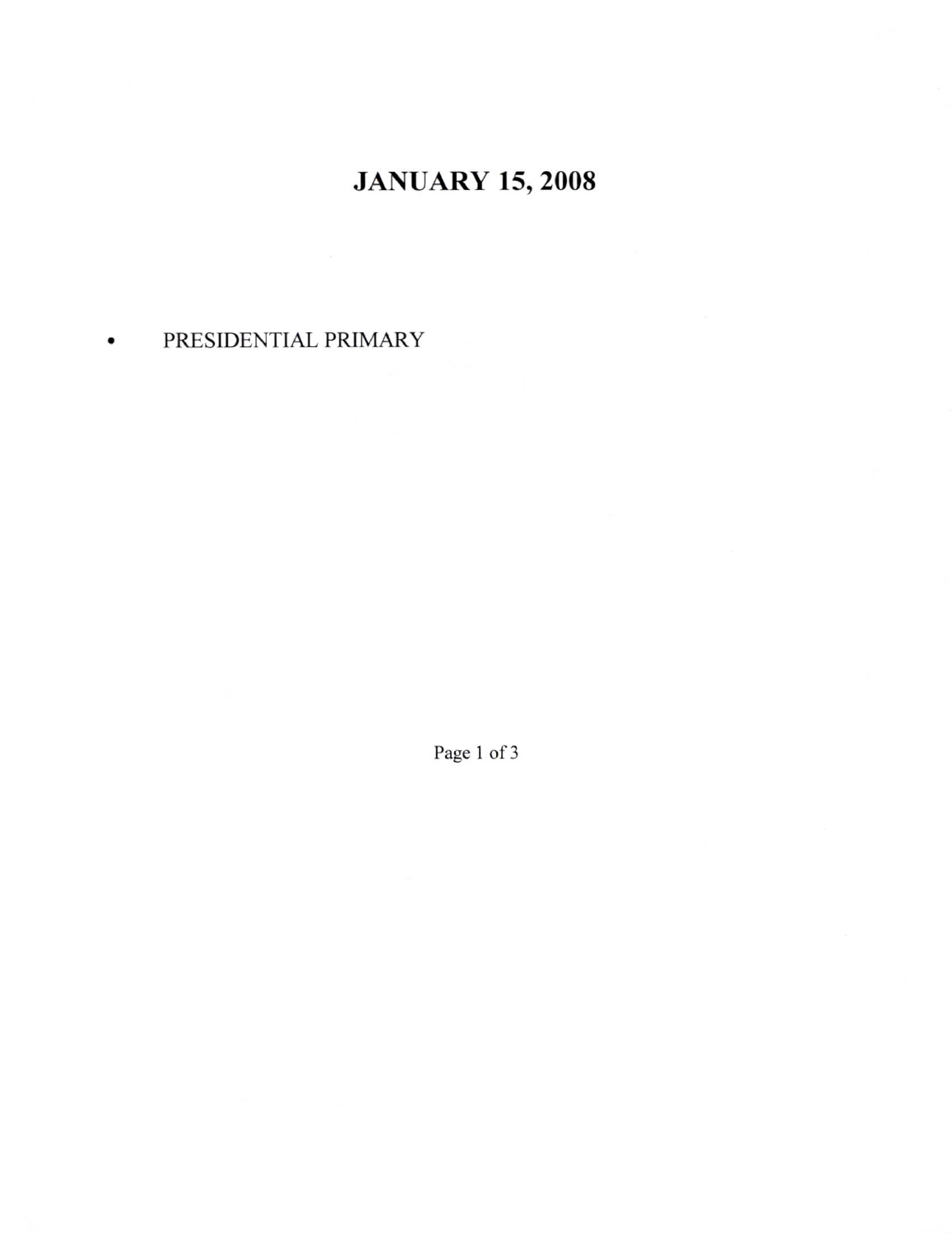RUN DATE: 01/23/08 01:17 PM

 $\bar{s}$ 

## BAY COUNTY, MICHIGAN PRESIDENTIAL PRIMARY JANUARY 15, 2008 **STATISTICS**

REPORT-EL45A PAGE 001

|                                 |  | TOTAL VOTES |        | ELECTION DAY | ABSENTEE |
|---------------------------------|--|-------------|--------|--------------|----------|
| PRECINCTS COUNTED (OF 69).      |  | 69          | 100.00 |              |          |
| REGISTERED VOTERS - TOTAL       |  | 80.125      |        |              |          |
| REGISTERED VOTERS - REPUBLICAN  |  |             |        |              |          |
| REGISTERED VOTERS - DEMOCRATIC  |  |             |        |              |          |
| BALLOTS CAST - TOTAL.           |  | 17.240      |        | 14,383       | 2.857    |
| BALLOTS CAST - REPUBLICAN       |  | 8.910       | 51.68  | 7.915        | 995      |
| BALLOTS CAST - DEMOCRATIC       |  | 8.405       | 48.75  | 6.543        | 1.862    |
| - TOTAL<br><b>VOTER TURNOUT</b> |  |             | 21.52  |              |          |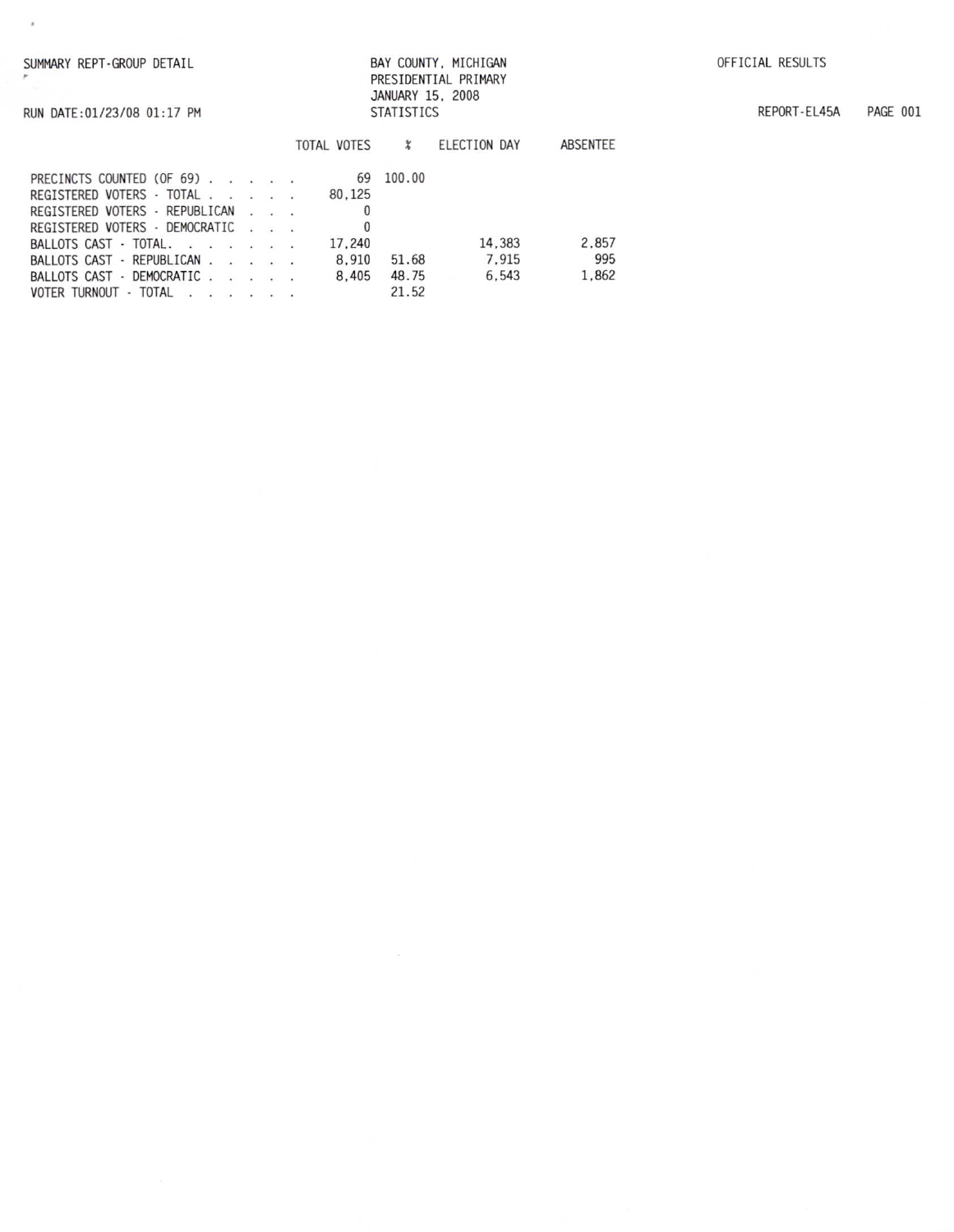SUMMARY REPT-GROUP DETAIL

RUN DATE:01/23/08 01:17 PM

 $\lambda$ 

## BAY COUNTY, MICHIGAN PRESIDENTIAL PRIMARY JANUARY 15, 2008 REPUBLICAN

**PAGE 002** REPORT-EL45A

|                                                                                                                                                                | <b>TOTAL VOTES</b> | $\chi$ | ELECTION DAY   | <b>ABSENTEE</b> |
|----------------------------------------------------------------------------------------------------------------------------------------------------------------|--------------------|--------|----------------|-----------------|
| PRESIDENT OF THE UNITED STATES-TOTAL                                                                                                                           |                    |        |                |                 |
| Vote for not more than<br>-1                                                                                                                                   |                    |        |                |                 |
| Sam Brownback                                                                                                                                                  | 4                  | .04    | 4              | 0               |
| Rudy Giuliani.<br>$\cdot$ $\cdot$<br>$\sim$ $\sim$ $\sim$<br>$\ddot{\phantom{a}}$                                                                              | 266                | 2.99   | 221            | 45              |
| Mike Huckabee.<br>$\ddot{\phantom{a}}$<br>$\ddot{\phantom{0}}$<br>$\ddot{\phantom{0}}$<br>$\ddot{\phantom{0}}$<br>$\ddot{\phantom{a}}$<br>$\ddot{\phantom{a}}$ | 1,232              | 13.85  | 1.124          | 108             |
| Duncan Hunter.                                                                                                                                                 | 27                 | .30    | 25             | $\overline{c}$  |
| John McCain.<br>$\cdot$<br>$\ddot{\phantom{a}}$<br>$\mathbb{Z}^{\mathbb{Z}}$                                                                                   | 2,365              | 26.59  | 2,126          | 239             |
| Ron Paul.<br>$\sim$ $\sim$                                                                                                                                     | 614                | 6.90   | 571            | 43              |
| Mitt Romney.<br>$\overline{a}$<br>$\mathcal{L}$<br>$\sim$                                                                                                      | 3,835              | 43.12  | 3,393          | 442             |
| Tom Tancredo.<br>$\ddot{\phantom{0}}$<br>÷<br>$\mathbf{r}$<br>¥.<br>¥.<br>V.                                                                                   | 6                  | .07    | 6              | 0               |
| Fred Thompson .                                                                                                                                                | 294                | 3.31   | 257            | 37              |
| Uncommitted.<br>$\sim$<br>$\cdot$ $\cdot$ $\cdot$<br>$\sim$<br>$\overline{a}$<br>$\mathbf{r}$<br>$\mathbf{r}$                                                  | 248                | 2.79   | 178            | 70              |
| WRITE-IN.<br>$\cdot$ $\cdot$ $\cdot$<br>W.<br>$\ddot{\phantom{0}}$<br>¥.<br>v.                                                                                 | 3                  | .03    | $\overline{c}$ | $\mathbf{1}$    |
|                                                                                                                                                                |                    |        |                |                 |
| PRESIDENT OF THE UNITED STATES-D1                                                                                                                              |                    |        |                |                 |
| Vote for not more than<br>$\mathbf{1}$                                                                                                                         |                    |        |                |                 |
| Sam Brownback<br>Ý.<br>÷.                                                                                                                                      | 0                  |        | 0              | 0               |
| Rudy Giuliani<br>s.<br>$\mathbf{r}$<br>as in                                                                                                                   | 1                  | 2.13   | 1              | $\bf{0}$        |
| Mike Huckabee.<br>$\sim$ $\sim$                                                                                                                                | 5                  | 10.64  | 5              | $\pmb{0}$       |
| Duncan Hunter.<br>l.<br>÷,                                                                                                                                     | 0                  |        | $\mathbf{0}$   | 0               |
| John McCain.<br>$\sim$                                                                                                                                         | 12                 | 25.53  | 9              | 3               |
| Ron Paul.<br>$\sim$                                                                                                                                            | 5                  | 10.64  | 5              | $\pmb{0}$       |
| Mitt Romney.                                                                                                                                                   | 23                 | 48.94  | 15             | 8               |
| Tom Tancredo<br>$\cdots$ $\cdots$<br>ä.                                                                                                                        | 0                  |        | 0              | $\mathbf 0$     |
| Fred Thompson .                                                                                                                                                | 0                  |        | 0              | 0               |
| Uncommitted.                                                                                                                                                   | $\mathbf{1}$       | 2.13   | 0              | $\mathbf{1}$    |
| WRITE-IN.<br>$\sim$                                                                                                                                            | 0                  |        | $\Omega$       | $\overline{0}$  |
|                                                                                                                                                                |                    |        |                |                 |
| PRESIDENT OF THE UNITED STATES-D5<br>Vote for not more than<br><sup>1</sup>                                                                                    |                    |        |                |                 |
| Sam Brownback                                                                                                                                                  | 0                  |        | 0              | 0               |
|                                                                                                                                                                | 1                  | 1.41   | $\mathbf{1}$   | 0               |
| Rudy Giuliani<br>$\cdots$                                                                                                                                      | 10                 | 14.08  | $\overline{7}$ | 3               |
| Mike Huckabee.<br>s.                                                                                                                                           |                    |        | 0              | $\overline{0}$  |
| Duncan Hunter.<br>a.<br>a.<br>t.<br>$\ddot{\phantom{a}}$<br>$\ddot{\phantom{a}}$<br>÷.                                                                         | 0                  |        | 18             | 6               |
| John McCain.<br>$\sim$                                                                                                                                         | 24                 | 33.80  |                |                 |
| Ron Paul.                                                                                                                                                      | 4                  | 5.63   | 3              | $\,1$           |
| Mitt Romney.<br>an i<br>÷.<br>$\ddot{\phantom{a}}$<br>$\ddot{\phantom{a}}$<br>ç.<br>÷<br>$\ddot{\phantom{0}}$                                                  | 30                 | 42.25  | 27             | 3               |
| Tom Tancredo<br>$\ddot{\phantom{a}}$<br>$\sim$                                                                                                                 | 0                  |        | 0              | $\pmb{0}$       |
| Fred Thompson .<br>$\cdots$<br>$\sim$                                                                                                                          | 0                  |        | $\mathbf{0}$   | $\pmb{0}$       |
| Uncommitted.<br>$\mathbf{r}$<br>$\ddot{\phantom{0}}$<br>$\ddot{\phantom{a}}$<br>$\ddot{\phantom{0}}$<br>$\ddot{\phantom{0}}$<br>$\ddot{\phantom{0}}$           | $\overline{c}$     | 2.82   | $\mathbf{0}$   | $\overline{c}$  |
| WRITE-IN.                                                                                                                                                      | $\mathbf{0}$       |        | $\mathbf{0}$   | $\mathbf{0}$    |